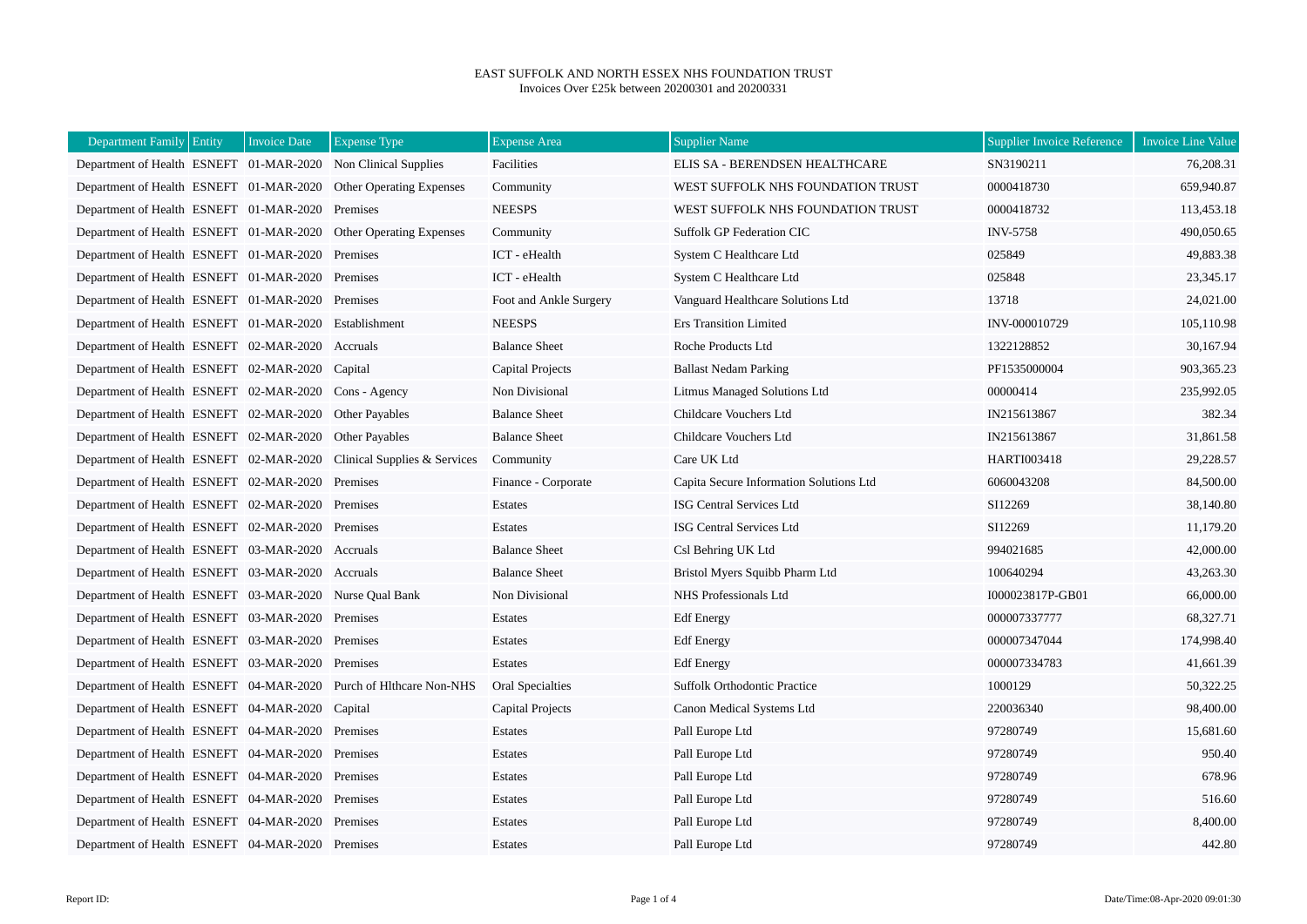| <b>Department Family Entity</b>                           | <b>Invoice Date</b> | <b>Expense Type</b>                                                  | <b>Expense</b> Area     | <b>Supplier Name</b>            | <b>Supplier Invoice Reference</b> | <b>Invoice Line Value</b> |
|-----------------------------------------------------------|---------------------|----------------------------------------------------------------------|-------------------------|---------------------------------|-----------------------------------|---------------------------|
| Department of Health ESNEFT 04-MAR-2020 Premises          |                     |                                                                      | Estates                 | Pall Europe Ltd                 | 97280749                          | 420.48                    |
| Department of Health ESNEFT 04-MAR-2020 Premises          |                     |                                                                      | Estates                 | Pall Europe Ltd                 | 97280749                          | 416.82                    |
| Department of Health ESNEFT 04-MAR-2020 Nurse Qual Bank   |                     |                                                                      | Non Divisional          | NHS Professionals Ltd           | I000023882P-GB01                  | 666,386.12                |
| Department of Health ESNEFT 05-MAR-2020 Accruals          |                     |                                                                      | <b>Balance Sheet</b>    | Bayer Plc                       | 824C267591                        | 68,172.01                 |
| Department of Health ESNEFT 05-MAR-2020 Accruals          |                     |                                                                      | <b>Balance Sheet</b>    | Bayer Plc                       | 824C267591                        | 0.01                      |
| Department of Health ESNEFT 05-MAR-2020 Accruals          |                     |                                                                      | <b>Balance Sheet</b>    | Bayer Plc                       | 824C267591(ESNEFT)                | 68,172.00                 |
| Department of Health ESNEFT 05-MAR-2020 Capital           |                     |                                                                      | Capital Projects        | ABACUS BUILD (UK) LTD           | 20/114                            | 34,867.78                 |
| Department of Health ESNEFT 06-MAR-2020                   |                     | Capital                                                              | Capital Projects        | <b>MCBS LTD</b>                 | 1031                              | 121,786.34                |
| Department of Health ESNEFT 06-MAR-2020 Nurse Qual Agency |                     |                                                                      | Non Divisional          | NHS Professionals Ltd           | I000023969P-GB01                  | 135,078.95                |
| Department of Health ESNEFT 06-MAR-2020 Capital           |                     |                                                                      | <b>Capital Projects</b> | SHJ Hospital Pipelines Limited  | 37587                             | 102,000.00                |
| Department of Health ESNEFT 06-MAR-2020 Trade Payables    |                     |                                                                      | <b>Balance Sheet</b>    | NHS Supply Chain (101)          | 1010243254                        | 202,596.46                |
| Department of Health ESNEFT 06-MAR-2020 Trade Payables    |                     |                                                                      | <b>Balance Sheet</b>    | NHS Supply Chain (101)          | 1010243254                        | 2,936.79                  |
| Department of Health ESNEFT 06-MAR-2020 Trade Payables    |                     |                                                                      | <b>Balance Sheet</b>    | NHS Supply Chain (101)          | 1010243254                        | 76.68                     |
| Department of Health ESNEFT 06-MAR-2020                   |                     | Premises                                                             | Estates                 | Corona Energy                   | 15087247                          | 49,706.83                 |
| Department of Health ESNEFT 06-MAR-2020                   |                     | Capital                                                              | Capital Projects        | Olympus Mechanical Services Ltd | 127                               | 30,462.22                 |
| Department of Health ESNEFT 06-MAR-2020 Capital           |                     |                                                                      | Capital Projects        | Olympus Mechanical Services Ltd | 127                               | 5,180.66                  |
| Department of Health ESNEFT 09-MAR-2020                   |                     | Clinical Supplies & Services                                         | <b>NEESPS</b>           | Werfen Limited                  | 9100344532                        | 172.54                    |
| Department of Health ESNEFT 09-MAR-2020                   |                     | Clinical Supplies & Services                                         | <b>NEESPS</b>           | Werfen Limited                  | 9100344532                        | 18,089.17                 |
| Department of Health ESNEFT 09-MAR-2020                   |                     | Clinical Supplies & Services                                         | <b>NEESPS</b>           | Werfen Limited                  | 9100344532                        | 1,692.58                  |
| Department of Health ESNEFT 09-MAR-2020                   |                     | Clinical Supplies & Services                                         | <b>NEESPS</b>           | Werfen Limited                  | 9100344532                        | 1,620.48                  |
| Department of Health ESNEFT 09-MAR-2020                   |                     | Clinical Supplies & Services                                         | <b>NEESPS</b>           | Werfen Limited                  | 9100344532                        | 1,252.26                  |
| Department of Health ESNEFT 09-MAR-2020                   |                     | Clinical Supplies & Services                                         | <b>NEESPS</b>           | Werfen Limited                  | 9100344532                        | 1,407.78                  |
| Department of Health ESNEFT 09-MAR-2020                   |                     | Clinical Supplies & Services                                         | <b>NEESPS</b>           | Werfen Limited                  | 9100344532                        | 361.15                    |
| Department of Health ESNEFT 09-MAR-2020                   |                     | Clinical Supplies & Services                                         | <b>NEESPS</b>           | Werfen Limited                  | 9100344532                        | 643.79                    |
| Department of Health ESNEFT 09-MAR-2020                   |                     | Clinical Supplies & Services                                         | <b>NEESPS</b>           | Werfen Limited                  | 9100344532                        | 649.15                    |
| Department of Health ESNEFT 09-MAR-2020                   |                     | Clinical Supplies & Services                                         | <b>NEESPS</b>           | Werfen Limited                  | 9100344532                        | 1,039.92                  |
| Department of Health ESNEFT 09-MAR-2020                   |                     | Clinical Supplies & Services                                         | <b>NEESPS</b>           | Werfen Limited                  | 9100344532                        | 288.92                    |
| Department of Health ESNEFT 09-MAR-2020                   |                     | Clinical Supplies & Services                                         | <b>NEESPS</b>           | Werfen Limited                  | 9100344532                        | 521.14                    |
| Department of Health ESNEFT 09-MAR-2020                   |                     | Clinical Supplies & Services                                         | <b>NEESPS</b>           | Werfen Limited                  | 9100344532                        | 347.11                    |
| Department of Health ESNEFT 09-MAR-2020                   |                     | Clinical Supplies & Services                                         | <b>NEESPS</b>           | Werfen Limited                  | 9100344532                        | 383.57                    |
| Department of Health ESNEFT 09-MAR-2020                   |                     | Clinical Supplies & Services                                         | <b>NEESPS</b>           | Werfen Limited                  | 9100344532                        | 301.08                    |
| Department of Health ESNEFT 09-MAR-2020                   |                     | Clinical Supplies & Services                                         | <b>NEESPS</b>           | Werfen Limited                  | 9100344532                        | 138.00                    |
|                                                           |                     | Department of Health ESNEFT 09-MAR-2020 Clinical Supplies & Services | <b>NEESPS</b>           | Werfen Limited                  | 9100344532                        | 134.83                    |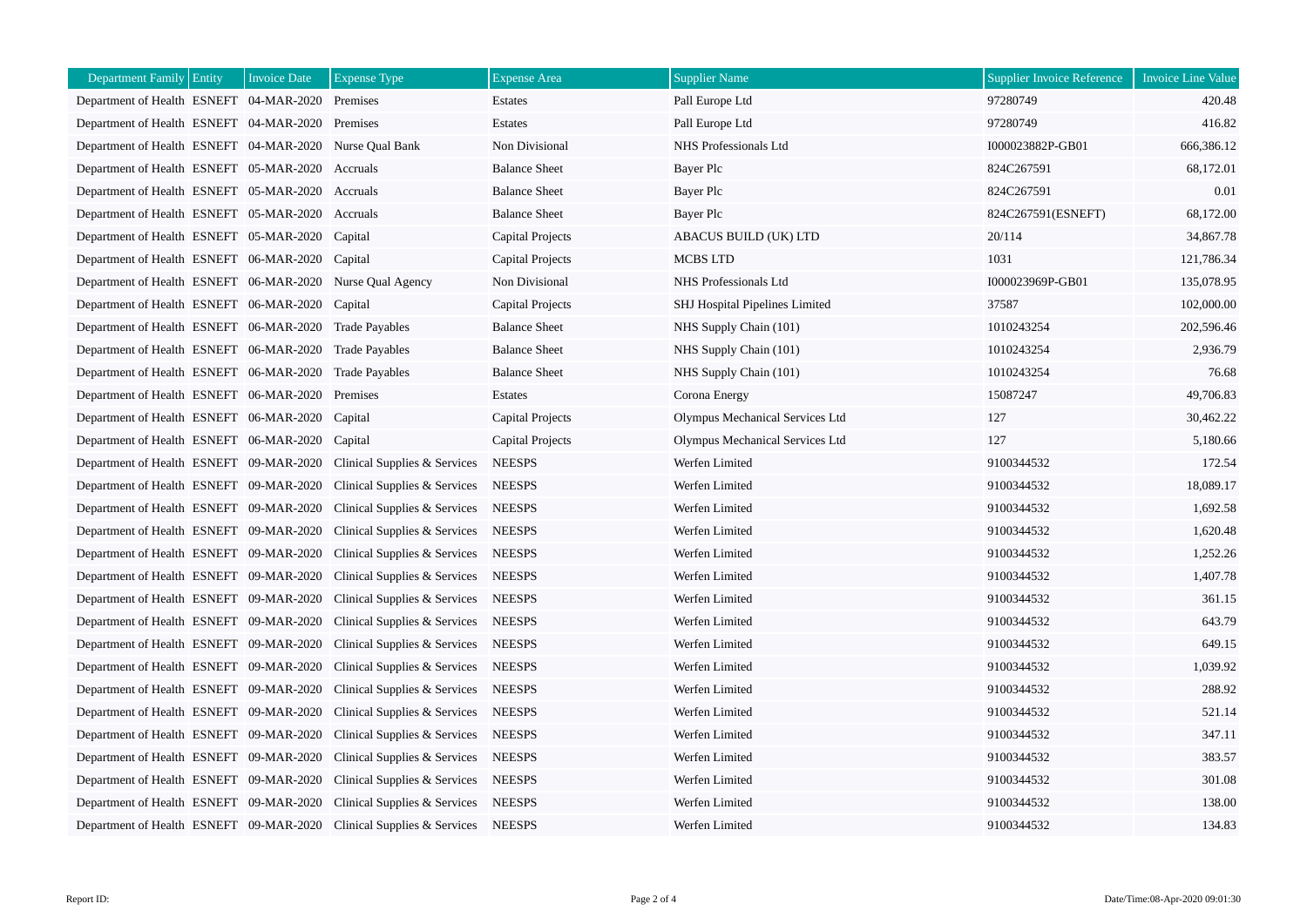| <b>Department Family Entity</b>                               | <b>Invoice Date</b> | <b>Expense Type</b>                                                  | <b>Expense Area</b>            | <b>Supplier Name</b>              | <b>Supplier Invoice Reference</b> | <b>Invoice Line Value</b> |
|---------------------------------------------------------------|---------------------|----------------------------------------------------------------------|--------------------------------|-----------------------------------|-----------------------------------|---------------------------|
|                                                               |                     | Department of Health ESNEFT 09-MAR-2020 Clinical Supplies & Services | <b>NEESPS</b>                  | Werfen Limited                    | 9100344532                        | 130.43                    |
|                                                               |                     | Department of Health ESNEFT 09-MAR-2020 Clinical Supplies & Services | <b>NEESPS</b>                  | Werfen Limited                    | 9100344532                        | 44.29                     |
| Department of Health ESNEFT 09-MAR-2020                       |                     | Clinical Supplies & Services                                         | <b>NEESPS</b>                  | Werfen Limited                    | 9100344532                        | 17.73                     |
| Department of Health ESNEFT 10-MAR-2020                       |                     | <b>Trade Payables</b>                                                | <b>Balance Sheet</b>           | Hmrc                              | 475PC01414768M11                  | 117,142.47                |
| Department of Health ESNEFT 10-MAR-2020 Social Security Costs |                     |                                                                      | <b>Balance Sheet</b>           | Hmrc                              | 475PC01414768M11                  | 13,571.88                 |
| Department of Health ESNEFT 10-MAR-2020 Social Security Costs |                     |                                                                      | <b>Balance Sheet</b>           | Hmrc                              | 475PC01414768M11                  | 43,582.90                 |
| Department of Health ESNEFT 10-MAR-2020 Other Payables        |                     |                                                                      | <b>Balance Sheet</b>           | Hmrc                              | 475PC01414768M11                  | 412.00                    |
| Department of Health ESNEFT 10-MAR-2020 Nurse Qual Bank       |                     |                                                                      | Non Divisional                 | NHS Professionals Ltd             | I0000024023P-GB01                 | 66,000.00                 |
|                                                               |                     | Department of Health ESNEFT 10-MAR-2020 Clinical Supplies & Services | Estates                        | NHS Supply Chain (201)            | 2010007570                        | 36,497.10                 |
| Department of Health ESNEFT 11-MAR-2020 Nurse Qual Bank       |                     |                                                                      | Non Divisional                 | NHS Professionals Ltd             | I000024068P-GB01                  | 647,316.55                |
| Department of Health ESNEFT 11-MAR-2020 Capital               |                     |                                                                      | Capital Projects               | System C Healthcare Ltd           | 025916                            | 65,000.00                 |
|                                                               |                     | Department of Health ESNEFT 12-MAR-2020 Clinical Supplies & Services | Therapies & Rehabilitation     | WEST SUFFOLK NHS FOUNDATION TRUST | 0000419197                        | 29,193.00                 |
| Department of Health ESNEFT 13-MAR-2020 Accruals              |                     |                                                                      | <b>Balance Sheet</b>           | Bayer Plc                         | 824C268954                        | 52,440.00                 |
| Department of Health ESNEFT 13-MAR-2020 Accruals              |                     |                                                                      | <b>Balance Sheet</b>           | Bristol Myers Squibb Pharm Ltd    | 100641015                         | 25,669.80                 |
| Department of Health ESNEFT 13-MAR-2020 Trade Payables        |                     |                                                                      | <b>Balance Sheet</b>           | NHS Supply Chain (101)            | 1010250632                        | 2,438.30                  |
| Department of Health ESNEFT 13-MAR-2020 Trade Payables        |                     |                                                                      | <b>Balance Sheet</b>           | NHS Supply Chain (101)            | 1010250632                        | 264.321.62                |
| Department of Health ESNEFT 13-MAR-2020 Trade Payables        |                     |                                                                      | <b>Balance Sheet</b>           | NHS Supply Chain (101)            | 1010250632                        | 168.15                    |
| Department of Health ESNEFT 13-MAR-2020 Premises              |                     |                                                                      | Estates                        | Castons                           | 17512                             | 12,000.00                 |
| Department of Health ESNEFT 13-MAR-2020 Premises              |                     |                                                                      | Estates                        | Castons                           | 17512                             | 15,900.00                 |
| Department of Health ESNEFT 13-MAR-2020 Premises              |                     |                                                                      | Estates                        | Castons                           | 17512                             | 38,250.00                 |
| Department of Health ESNEFT 13-MAR-2020 Premises              |                     |                                                                      | Estates                        | Castons                           | 17512                             | 18,150.00                 |
| Department of Health ESNEFT 13-MAR-2020 Premises              |                     |                                                                      | Estates                        | Castons                           | 17512                             | 14,250.00                 |
| Department of Health ESNEFT 13-MAR-2020 Premises              |                     |                                                                      | Estates                        | Castons                           | 17512                             | 3,000.00                  |
| Department of Health ESNEFT 13-MAR-2020 Premises              |                     |                                                                      | Estates                        | Castons                           | 17512                             | 10,000.00                 |
| Department of Health ESNEFT 13-MAR-2020 Premises              |                     |                                                                      | Estates                        | Castons                           | 17512                             | 5,000.00                  |
| Department of Health ESNEFT 13-MAR-2020 Nurse Qual Agency     |                     |                                                                      | Non Divisional                 | NHS Professionals Ltd             | I000024155P-GB01                  | 149,764.64                |
|                                                               |                     | Department of Health ESNEFT 16-MAR-2020 Purch of Hithcare Non-NHS    | Surgery & Anaesthetic Div Mgnt | Oaks Hospital                     | NEEC1119T                         | 286,127.04                |
|                                                               |                     | Department of Health ESNEFT 16-MAR-2020 Purch of Hithcare Non-NHS    | Surgery & Anaesthetic Div Mgnt | Oaks Hospital                     | NEEC1219T                         | 107,837.35                |
| Department of Health ESNEFT 17-MAR-2020 Trade Payables        |                     |                                                                      | <b>Balance Sheet</b>           | Hmrc                              | 0839PJ00070190M011                | 3,758,843.19              |
| Department of Health ESNEFT 17-MAR-2020 Other Payables        |                     |                                                                      | <b>Balance Sheet</b>           | Hmrc                              | 0839PJ00070190M011                | 89,421.00                 |
| Department of Health ESNEFT 17-MAR-2020 Other Payables        |                     |                                                                      | <b>Balance Sheet</b>           | Hmrc                              | 0839PJ00070190M011                | 692.00                    |
|                                                               |                     | Department of Health ESNEFT 17-MAR-2020 Social Security Costs        | <b>Balance Sheet</b>           | Hmrc                              | 0839PJ00070190M011                | 1,979,208.31              |
|                                                               |                     | Department of Health ESNEFT 17-MAR-2020 Social Security Costs        | <b>Balance Sheet</b>           | Hmrc                              | 0839PJ00070190M011                | 2,744,316.01              |